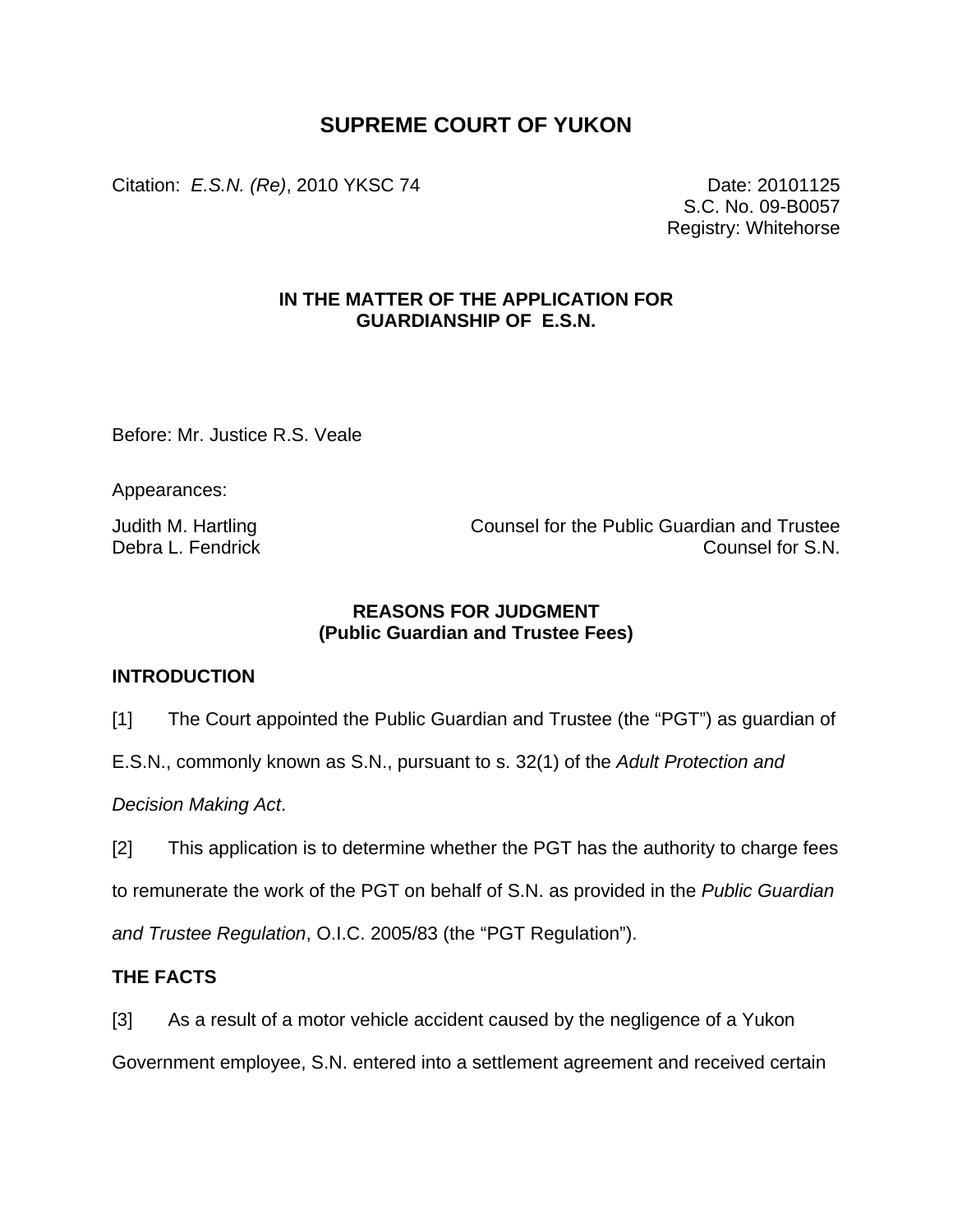#### Page: 2

funds in compensation for her injury. In that litigation, S.N. was represented by the PGT as litigation guardian.

[4] At an earlier date, completely separate and distinct from the motor vehicle accident, S.N. was diagnosed with Fetal Alcohol Spectrum Disorder.

[5] Upon receipt of the settlement funds, the PGT made an application to be appointed as guardian pursuant to s. 32(1) of the *Adult Protection and Decision Making Act*.

[6] Based upon an Incapability Assessment, which was opposed by S.N., this Court appointed the PGT as guardian for S.N.'s adult estate amongst other matters but reserved to this date the issue of whether the PGT could charge fees for the work of the PGT according to the PGT Regulation.

### **THE STATUTORY FRAMEWORK**

[7] There are two pieces of legislation that must be interpreted: the *Public Guardian and Trustee Act* and the PGT Regulation, and the *Adult Protection and Decision Making Act* and its *Adult Protection and Decision Making Regulation*, O.I.C. 2005/78.

## **The** *Adult Protection and Decision Making Act*

[8] I will begin with the *Adult Protection and Decision Making Act* as it is the statute that sets out the requirements for the appointment of a guardian.

[9] Section 29 of the *Adult Protection and Decision Making Act* states:

The following are eligible to be appointed as the adult's guardian

(b) subject to the Public Guardian and Trustee Act, the Public Guardian and Trustee; and (my underlining)

…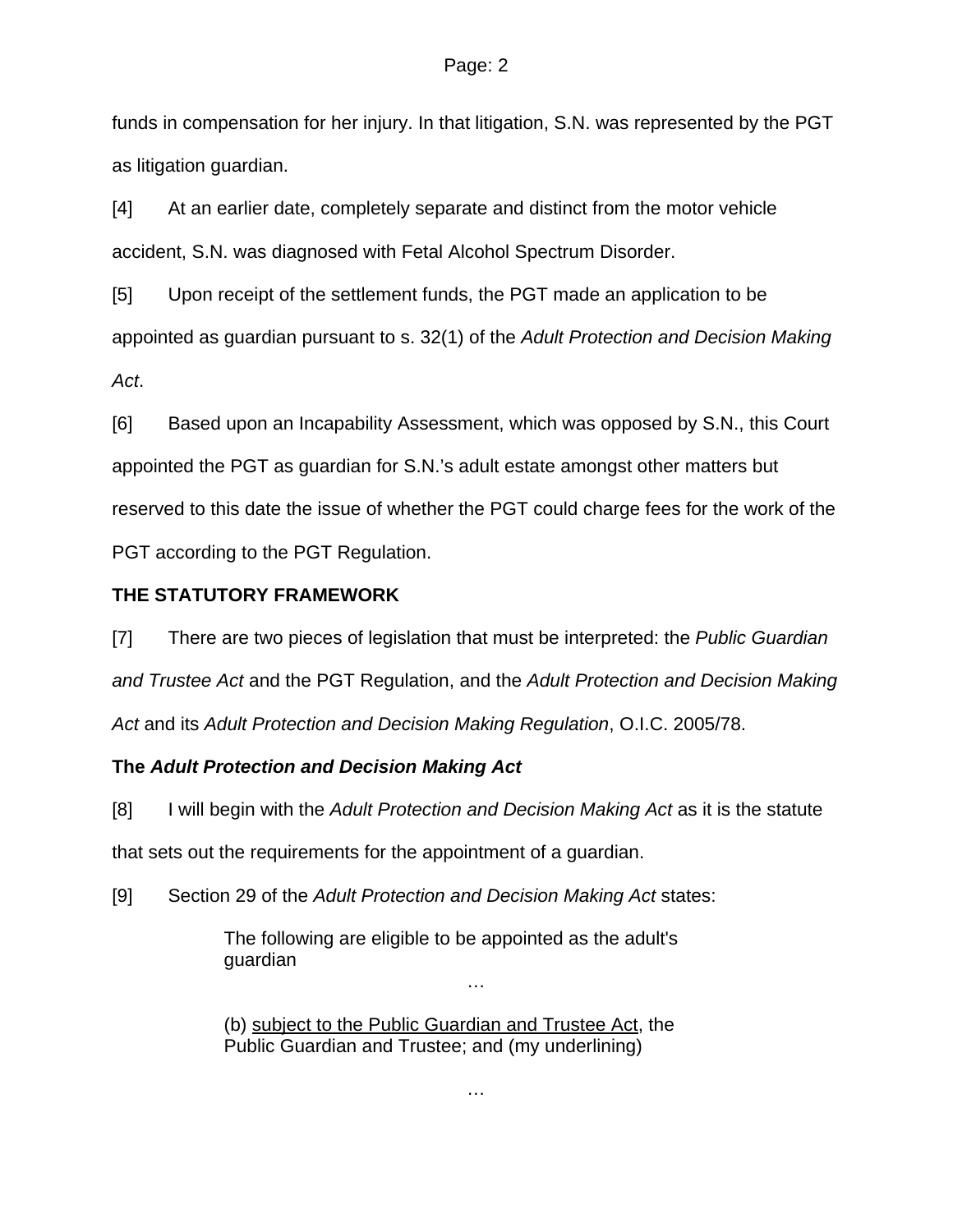[10] Section 32(1) reads as follows:

The Supreme Court may make an order appointing a guardian for the adult if the court is satisfied that

(a) the adult is incapable of managing all or part of their affairs;

(b) the adult needs the care, assistance, and protection of a guardian; and

(c) forms of available support and assistance less intrusive than guardianship have been tried or carefully considered.

[11] Under the title Payment and Expenses, s. 47 of the *Adult Protection and Decision* 

*Making Act* states:

The Supreme Court may order

(a) that a guardian be remunerated, in accordance with the guidelines prescribed by the regulations, from the adult's assets for acting in that capacity; and

(b) that a guardian be reimbursed from the adult's assets for reasonable expenses properly incurred in performing the duties or exercising the authority given under this Act.

[12] Pursuant to s. 84, the Commissioner in Executive Council may make regulations

including:

(m) prescribing guidelines for the remuneration of guardians from the adult's assets;

[13] Section 17 of the *Adult Protection and Decision Making Regulation*, O.I.C.

2005/78 (the "Adult Protection regulations"), s. 17 states:

The remuneration for a guardian shall not exceed the following amounts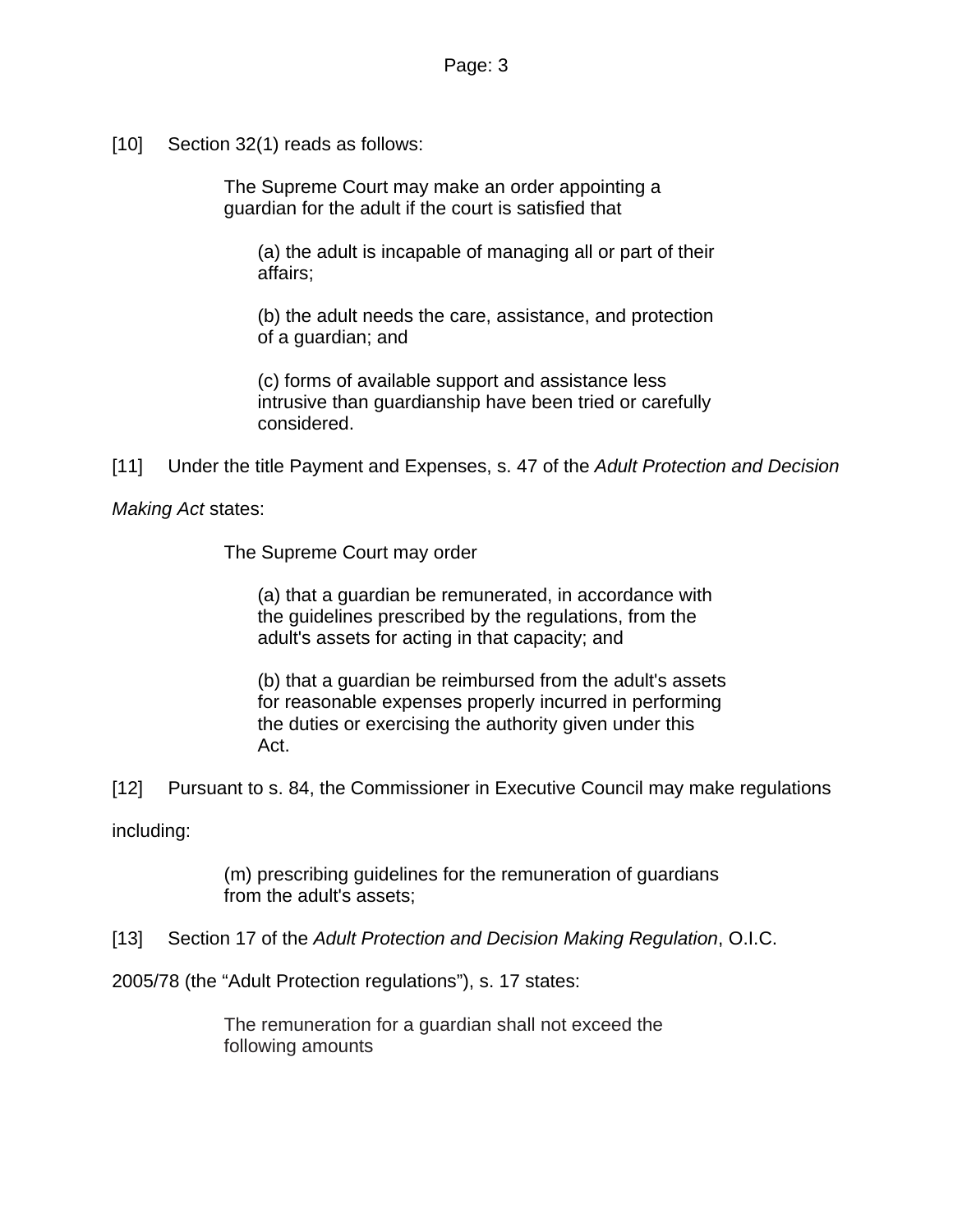(a) for funds received or disbursed, 2.5% of the amount disbursed;

(b) for the management of the adult's assets, 0.5% per annum of the fair market value of those assets for the time that they are managed by the guardian.

### **The** *Public Guardian and Trustee Act*

[14] Section 4(2) of the *Public Guardian and Trustee Act* states that:

(2) Subject to subsections (3) and (4), the Public Guardian and Trustee may

(a) act as a guardian under the Adult Protection and Decision-Making Act;

…

(3) The Public Guardian and Trustee may not be appointed by a court to act in any capacity mentioned in subsection (2) without being heard.

(4) An appointment of the Public Guardian and trustee to act in any capacity mentioned in paragraph (2)(c) to (f) is not effective without the consent of the Public Guardian and Trustee.

[15] It appears that, while it must be heard, the consent of the PGT is not required for

its appointment as a guardian under the *Adult Protection and Decision Making Act.*

[16] The authority for the deduction of costs, fees or expenses incurred is set out as

follows under s. 21 of the *Public Guardian and Trustee Act*:

The Public Guardian and Trustee is entitled to deduct any costs, fees, or expenses incurred for acting as a guardian of a person's estate out of the estate. (my underlining)

[17] Section 25 of the *Public Guardian and Trustee Act* permits the Commissioner in

Executive Council to make regulations prescribing fees.

[18] The fees are contained in the PGT Regulation as follows: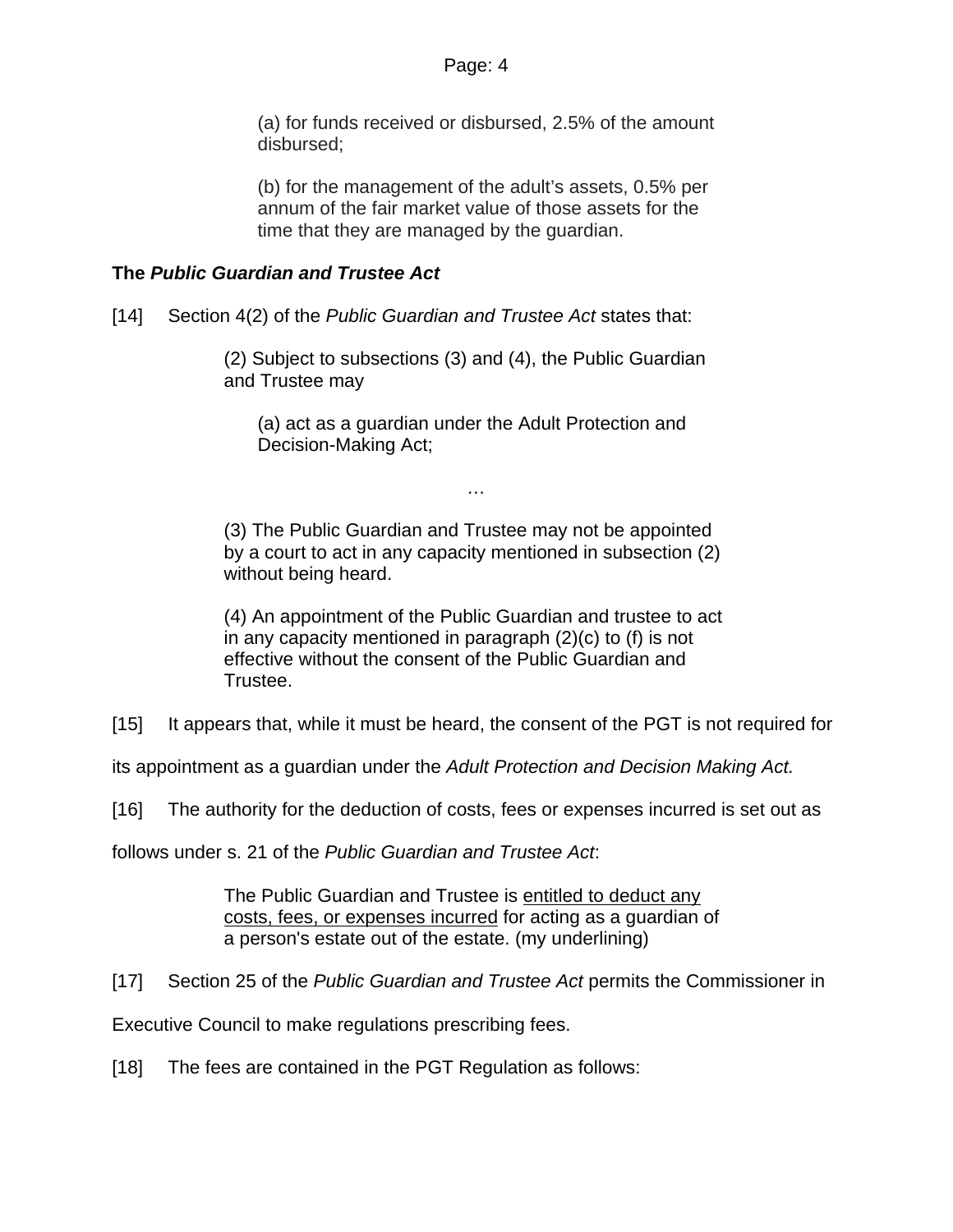#### **Fees**

**1.**(1) The fees to be charged by the Public Guardian and Trustee are set out in the Schedule of Fees.

…

# **SCHEDULE OF FEES**

…

Purpose of this schedule

**2.** The purpose of this schedule is to establish the following fees for the Public Guardian and Trustee

(a) a transaction fee to cover the costs of receiving, disbursing or transferring funds and property;

(b) a management fee to cover the costs of managing funds and property from the time it is received until it is disbursed or transferred;

(c) other fees for other services.

#### TRANSACTION FEES

Receipt of funds

**3.** For funds received, whether by way of income or capital, the fee is 2.5% of the amount received.

Funds disbursed

**4 .** For funds disbursed, whether from income or capital, the fee is 2.5% of the amount disbursed.

…

#### MANAGEMENT FEES

Management of funds held in trust **7.** (1) For the management of funds held in trust, the fee is 0.5% of the funds per annum for the time the funds are held in trust.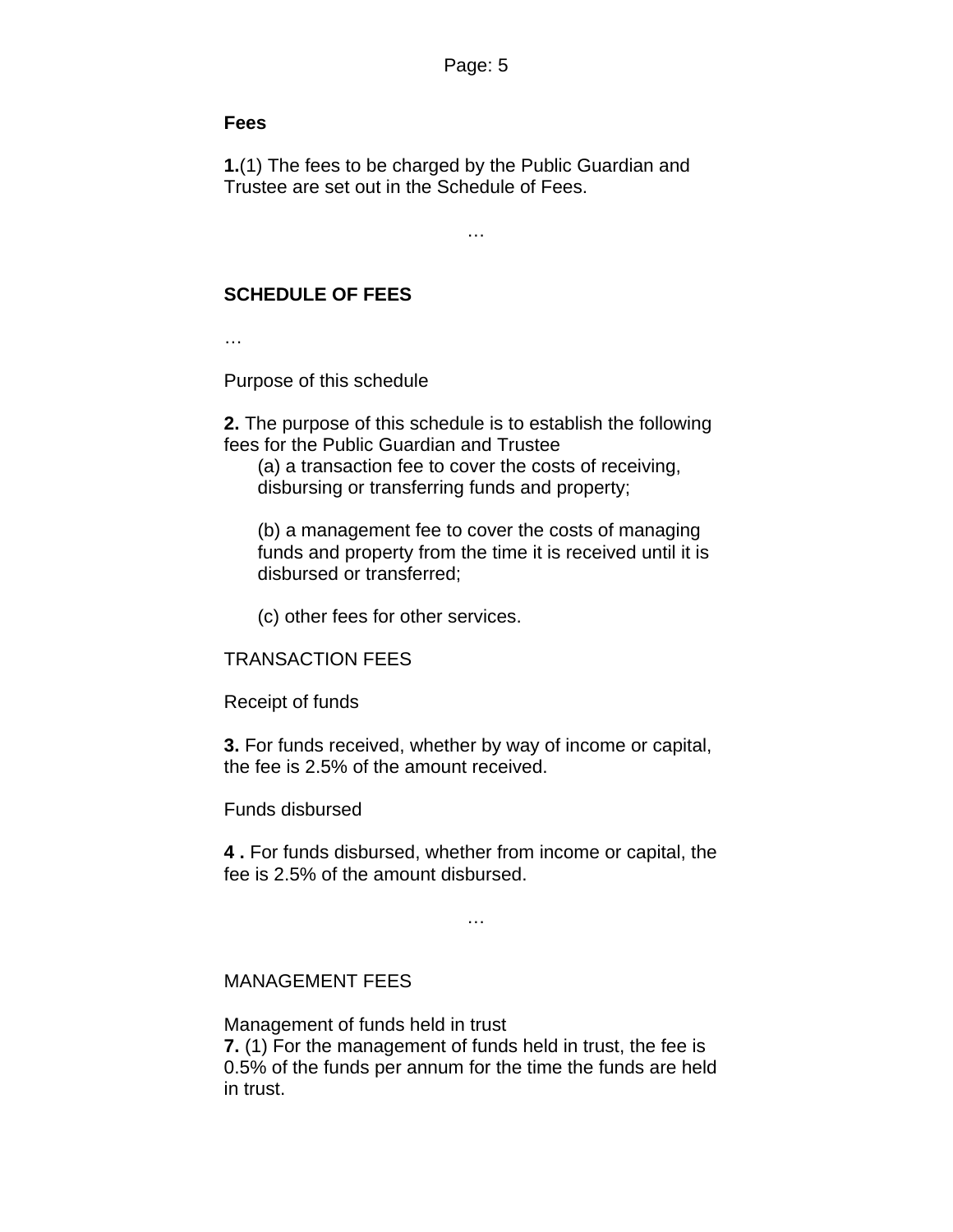(2) For the purposes of subsection (1), "management of funds" includes

- (a) maintaining records and accounts;
- (b) making and maintaining investments;
- (c) communications with financial institutions;

…

(d) other similar activities.

Hardship policy

**15.** The Public Guardian and Trustee may waive the payment of all or part of any fee in this schedule where the Public Guardian and Trustee considers it appropriate to do so.

## **ISSUES**

[19] There are two issues to be determined:

**Issue 1**: Does the PGT have the statutory authority under the *Public Guardian and* 

*Trustee Act* to charge transaction and management fees in the guardianship of S.N.?

**Issue 2**: Should the court exercise its *parens patriae* jurisdiction to override the statutory

authority of the PGT to charge transaction and management fees?

## **THE STATUTORY AUTHORITY TO CHARGE TRANSACTION AND MANAGEMENT**

**FEES** 

**Issue 1: Does the Public Guardian and Trustee have the statutory authority under** 

**the** *Public Guardian and Trustee Act* **to charge transaction and management fees** 

#### **in the guardianship of S.N.?**

[20] Counsel for S.N. submits that the authority of the PGT to charge transaction and management fees is governed by s. 47 of the *Adult Protection and Decision Making Act*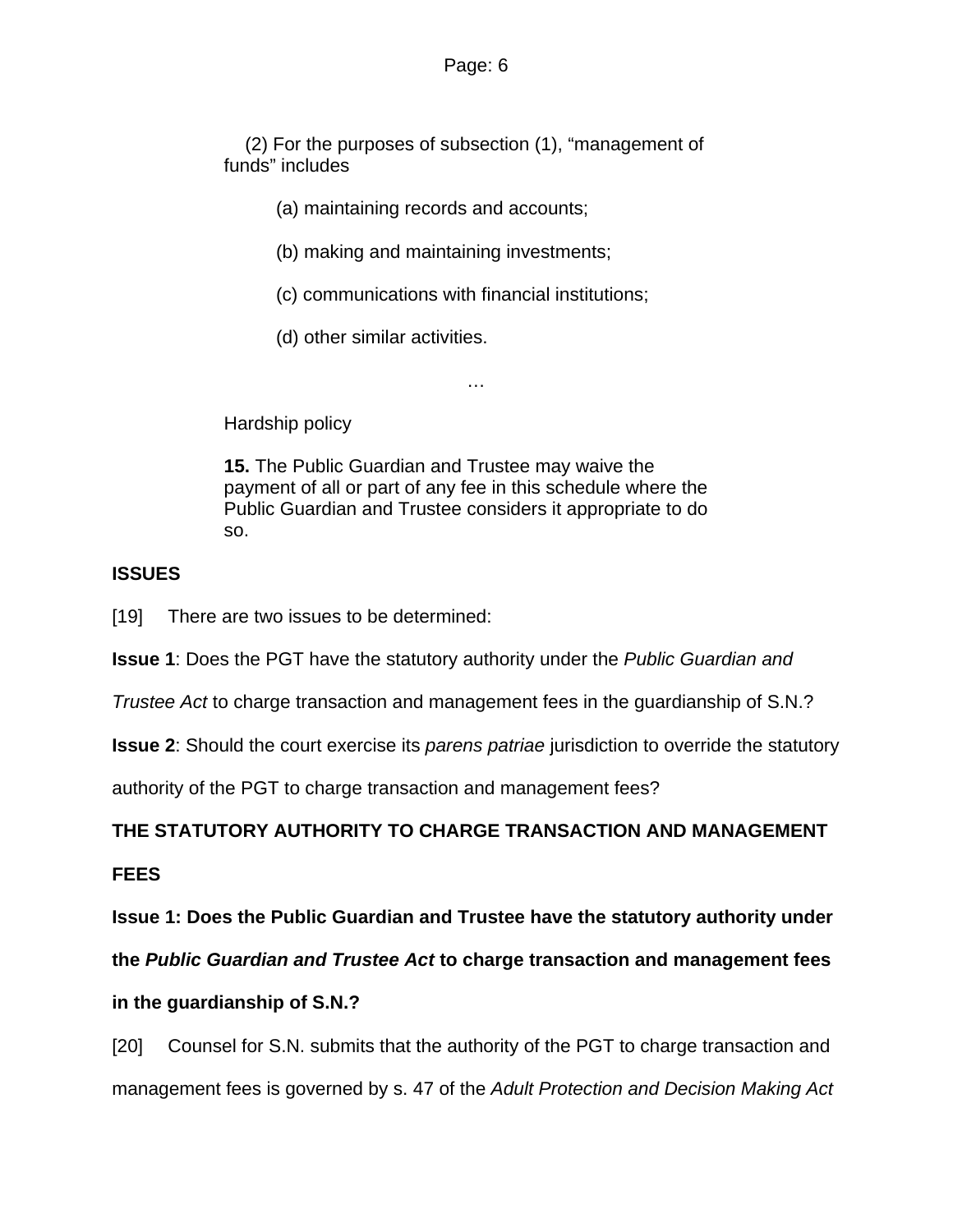#### Page: 7

which gives the court discretion to order remuneration to a guardian appointed under that *Act*. Counsel submits that the PGT does not have authority under s. 21 of the *Public Guardian and Trustee Act* because the *Act* uses the word "deduct" rather than the word "charge" which is used in the Regulation. Since the wording of a regulation cannot enhance the meaning of the word used in the *Act*, it follows that if the word "deduct" is not precise enough to empower the PGT to charge transaction and management fees, then no such fees could be charged for the guardianship of S.N., except as ordered by this court in the exercise of its discretion under s. 47 of the *Adult Protection and Decision Making Act*.

[21] However, in my view, s. 29 of the *Adult Protection and Decision Making Act* clearly permits the appointment of the PGT as a guardian "subject to the *Guardian and Trustee Act*". I interpret this to mean that the remuneration of the PGT is under the *Public Guardian and Trustee Act* not the *Adult Protection and Decision Making Act,* which authorizes the appointment. Thus, I find that the court does not have the discretion to award fees to the PGT under s. 47 of the *Adult Protection and Decision Making Act,* as that section relates only to guardians other than the PGT.

[22] While the word "deduct" may not be as precise as the word "remunerate" or "charge", I am satisfied that the PGT has the authority to charge transaction and management fees under s. 21 of the *Public Guardian and Trustee Act* and the PGT Regulation.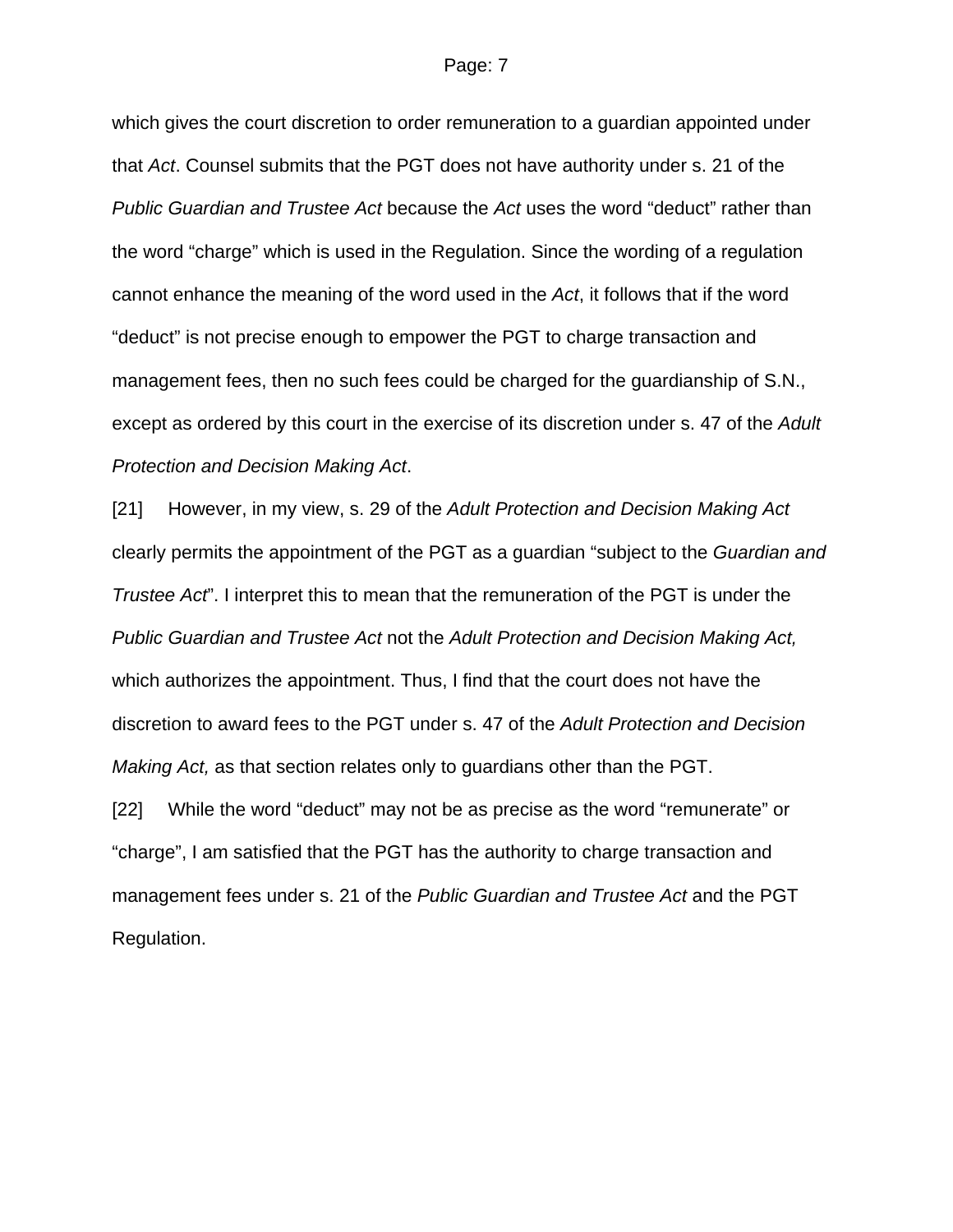#### *Parens Patriae* **Jurisdiction**

**Issue 2: Should the court exercise its** *parens patriae* **jurisdiction to override the statutory authority of the Public Guardian and Trustee to charge transaction and management fees?** 

[23] On the authority of *E. (Mrs.) v. Eve*, [1986] 2 S.C.R. 388, and *Yassin v. Loubani,*  2006 BCCA 509, this Court has decided that in appropriate and exceptional cases, the court can resort to *parens patriae* jurisdiction: see *T.T.M. v. E.E.Q.*, 2008 YKSC 37, at para. 31. In *Eve*, the Supreme Court of Canada considered whether the jurisdiction would permit the Court to consent to the sterilization of a mentally incompetent woman. In *Yassin v. Loubani*, the B.C. Court of Appeal exercised the jurisdiction to award interim custody to the mother of two children that were habitually resident in Saudi Arabia, despite a lack of statutory jurisdiction.

[24] I do not find this guardianship case to be one of the exceptional or unusual cases calling for the exercise of the *parens patriae* jurisdiction. S.N. requires a guardian for reasons that have no relationship to the motor vehicle accident for which the Yukon Government is vicariously liable. I would have no hesitation denying fees if the guardianship was required because of the injury caused in the motor vehicle accident. However, that is not the case.

[25] Section 15 of the PGT Regulation permits the PGT to waive fees "where the Public Guardian and Trustee considers it appropriate to do so", and this may be a case for the PGT to consider applying this hardship policy, as the fees it proposes to charge will reduce the funds that flow to S.N. from the accident for which the Yukon Government is vicariously liable. For example, it might be appropriate for PGT to waive